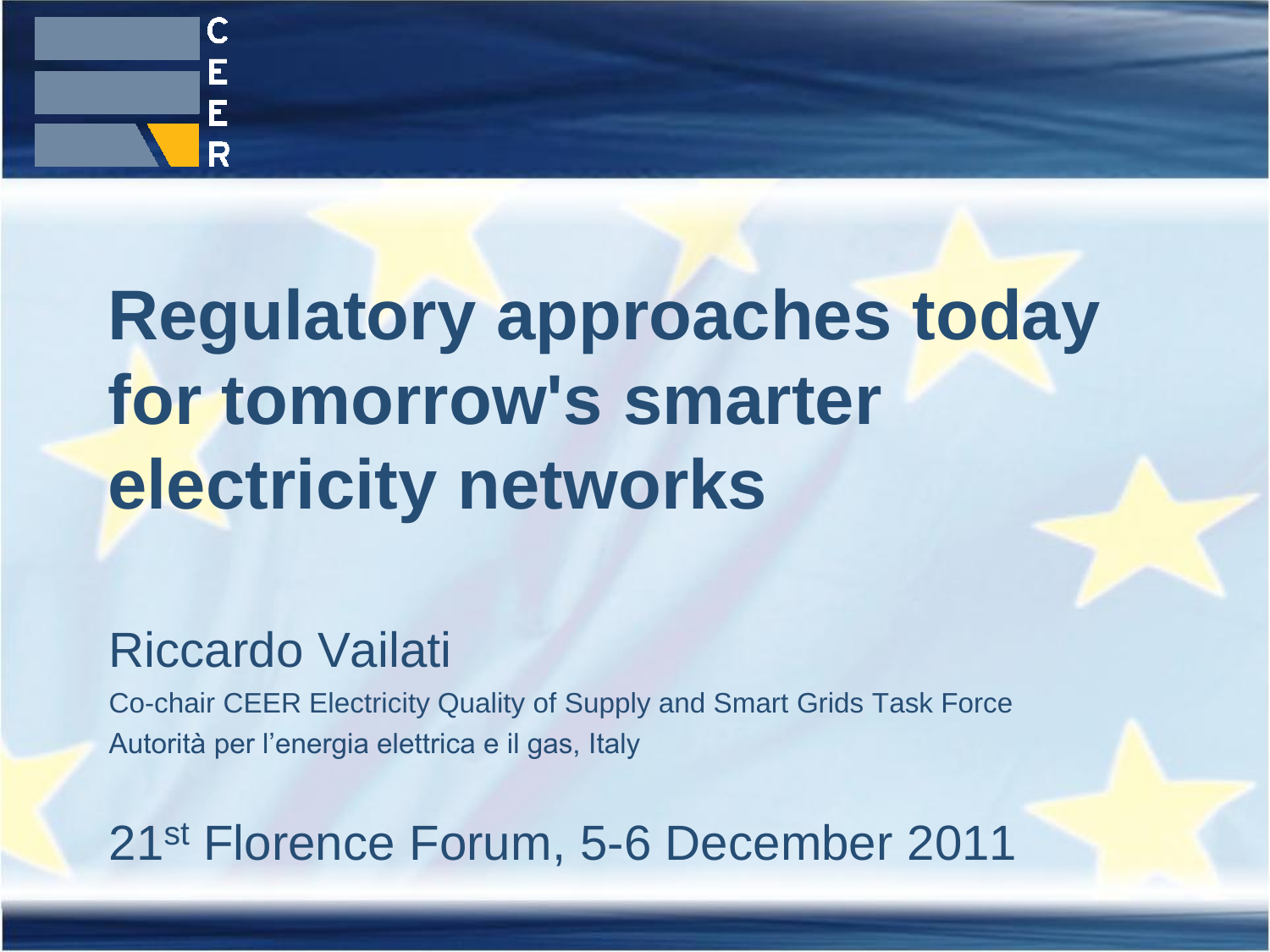

#### **Outline**

• Performance-based regulatory approaches focussed on **network outputs**:

- Continuity of Supply (CoS) indicators and incentive regulation
- Review of other potential performance indicators

• Regulatory approaches to **encourage an adequate level of innovation**

**These are two priorities for regulation identified in the Smart Grids Conclusion Paper: [http://www.energy](http://www.energy-regulators.eu/portal/page/portal/EER_HOME/EER_CONSULT/CLOSED PUBLIC CONSULTATIONS/ELECTRICITY/Smart Grids)[regulators.eu/portal/page/portal/EER\\_HOME/EER\\_CONSULT/CLOSED%20PUBLIC%20CONSULTATI](http://www.energy-regulators.eu/portal/page/portal/EER_HOME/EER_CONSULT/CLOSED PUBLIC CONSULTATIONS/ELECTRICITY/Smart Grids) [ONS/ELECTRICITY/Smart%20Grids](http://www.energy-regulators.eu/portal/page/portal/EER_HOME/EER_CONSULT/CLOSED PUBLIC CONSULTATIONS/ELECTRICITY/Smart Grids)**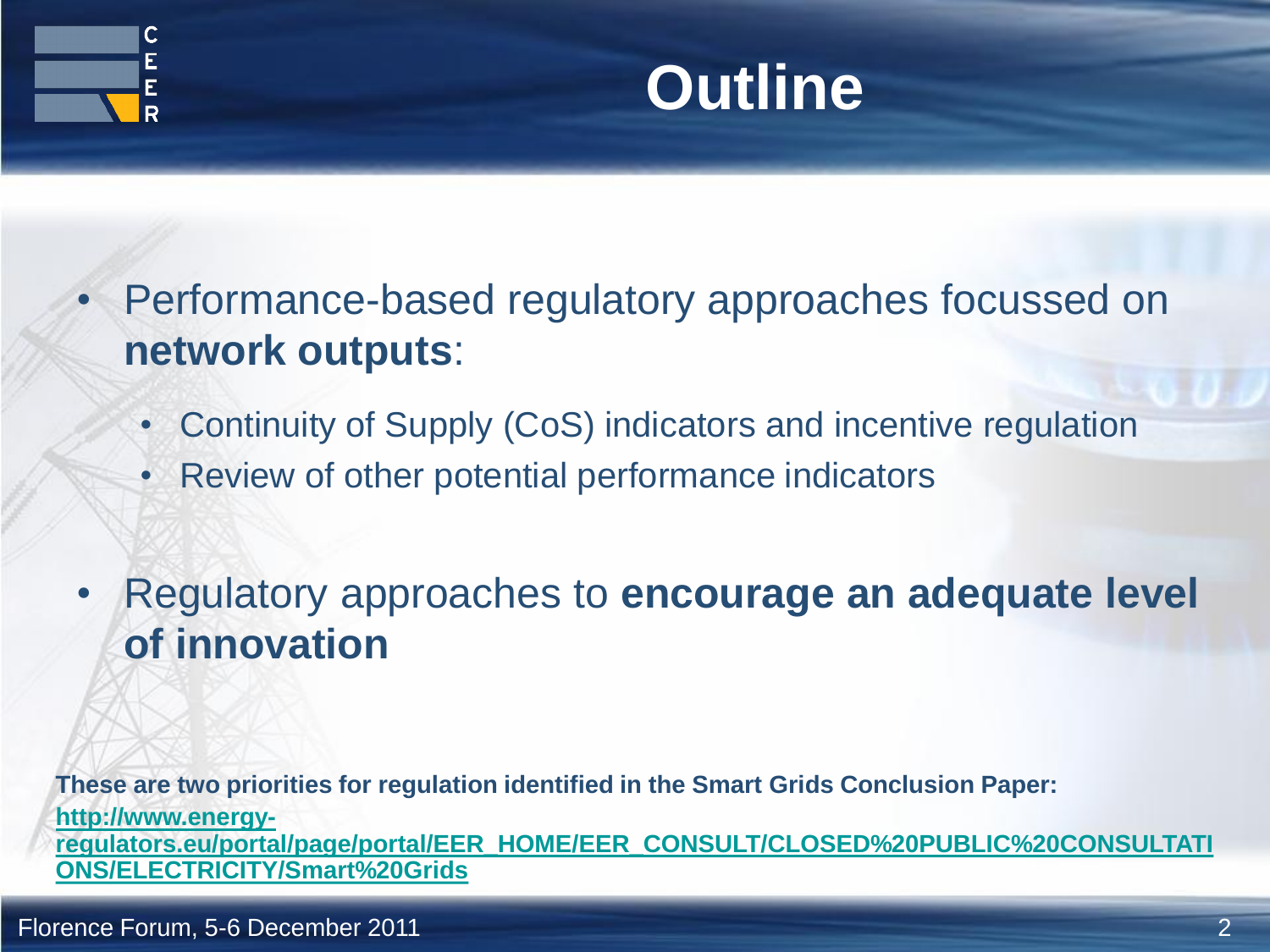

## **Regulation of network outputs - 1**

- Typical example of performance-based regulation of network outputs: **Continuity of Supply** (CoS)
- Initial results (from the 5<sup>th</sup> CEER Benchmarking Report):
	- 15 CEER countries use CoS indicators as a revenue driver for distribution. 11 countries use CoS indicators or system availability indicators as a revenue driver for transmission.
	- 6 other countries are introducing CoS incentive schemes.
	- The continuity of supply **improvement** tends to become **stable**: around half of the countries show a decreasing duration of interruptions; in the other countries (characterised by good continuity levels) the duration is almost of the same value.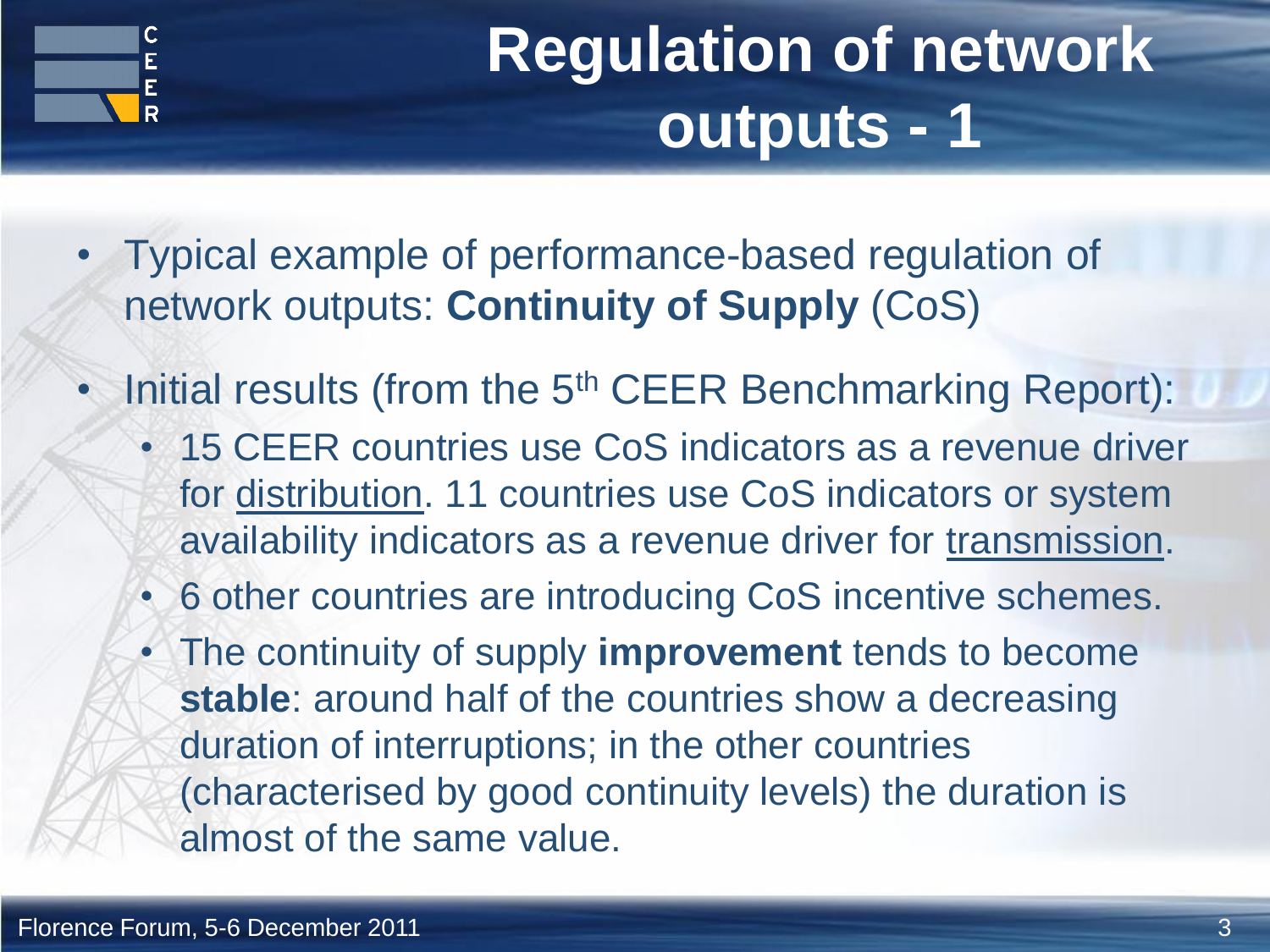

# **Regulation of network outputs - 2**

- The CEER status review on smart electricity grids analyses 9 other potential **performance indicators**:
	- Hosting capacity for distributed energy resources
	- Allowable maximum injection of power without congestion
	- Energy not withdrawn from renewable sources
	- Measured satisfaction of grid users for the services they receive
	- Level of **losses** in networks **(revenue driver in 12 countries)**
	- Actual availability of network capacity with respect to its value
	- Ratio between interconnection capacity and electricity demand
	- Exploitation of interconnection capacity
	- Time for licensing/authorisation of a new infrastructure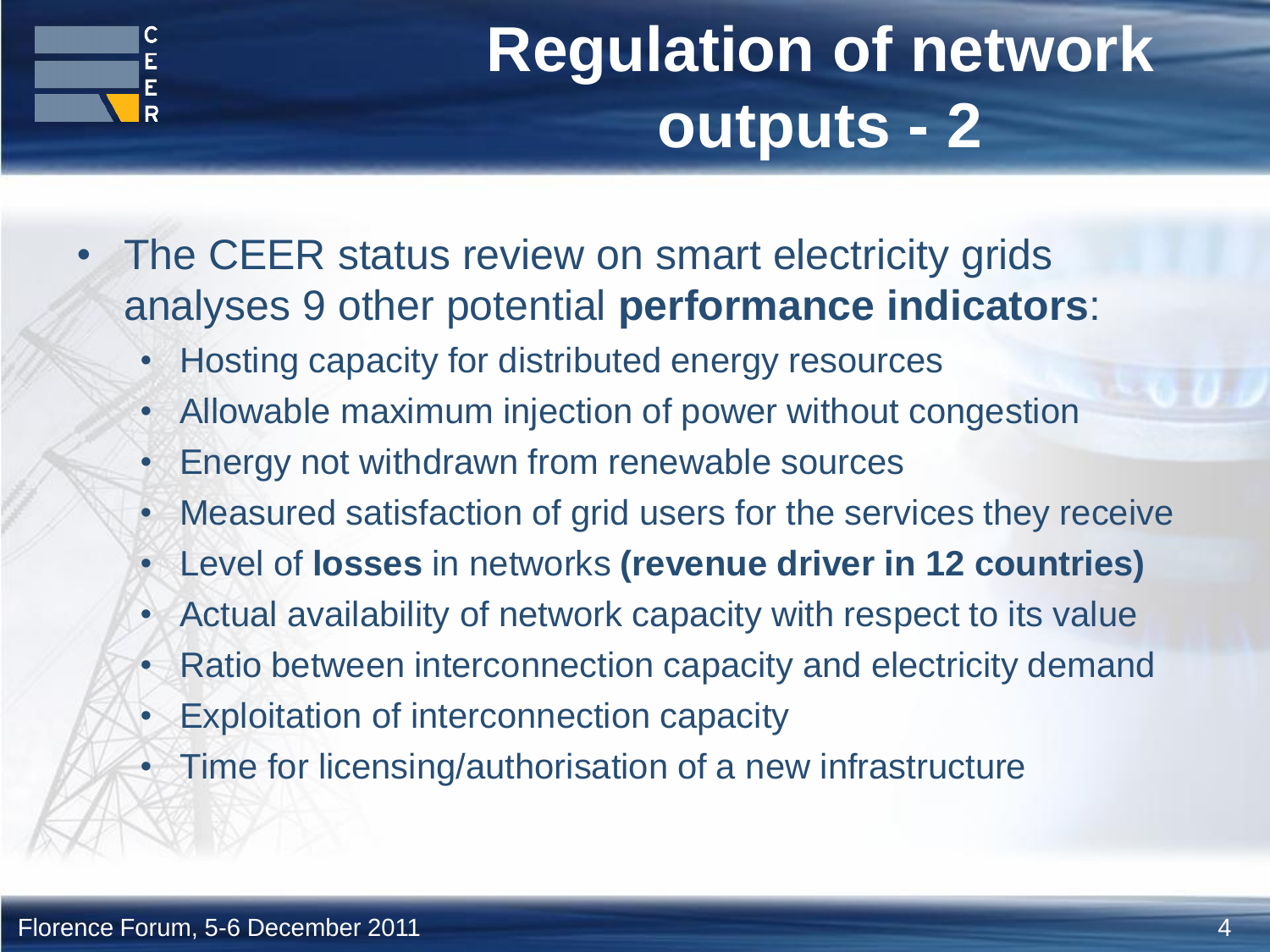

## **Regulation of network outputs - 3**

- A significant number of countries use some of the 34 performance indicators proposed in the Smart Grids Conclusions Paper, either:
	- for **monitoring purposes;**
	- as a **minimum requirement**; or
	- as a **revenue driver**.
- The experience of CEER members shows **differences in the calculation** of performance indicators and the way they are (or can be) used as a revenue driver.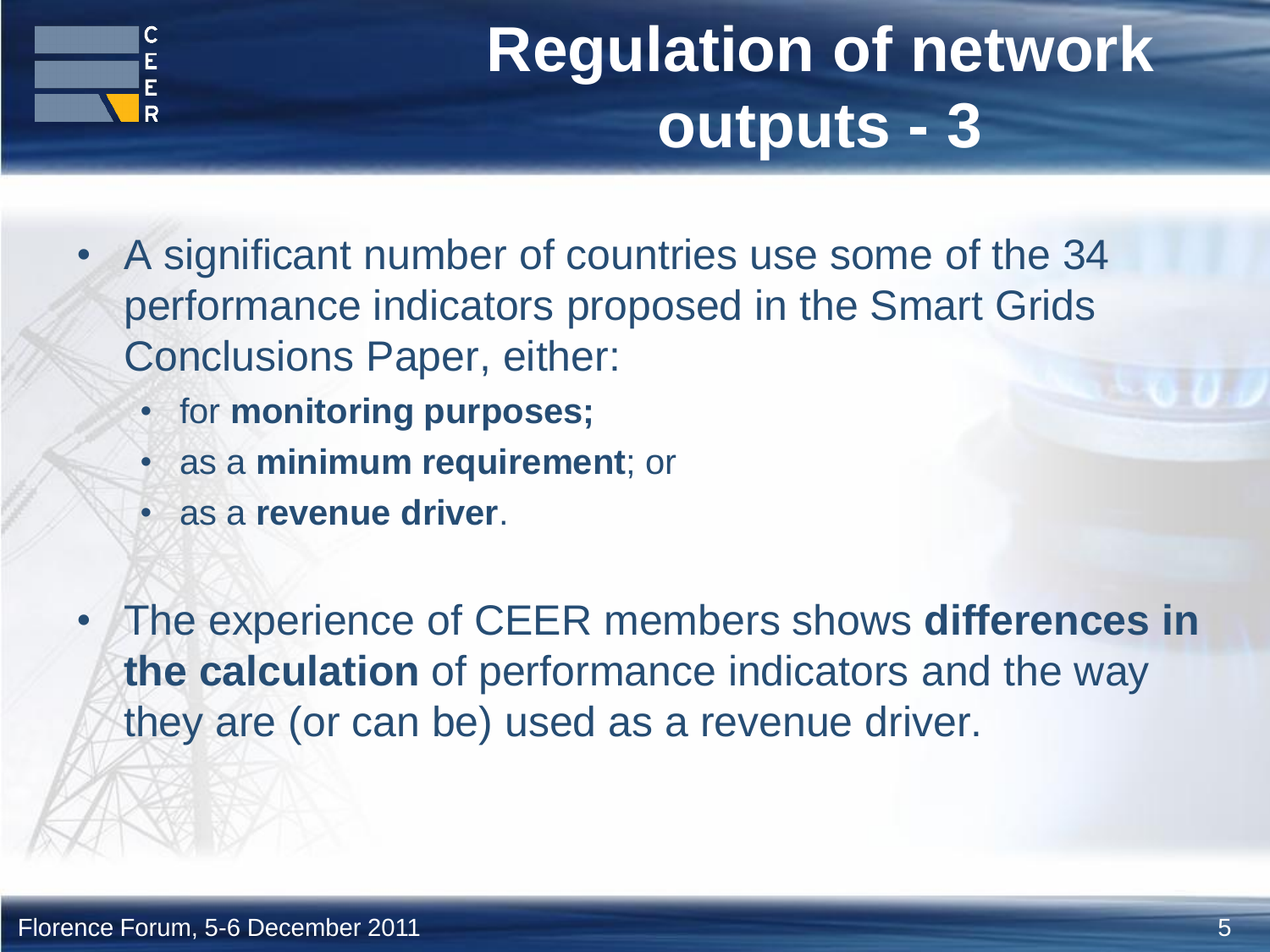

## **Encouraging innovative solutions in networks - 1**

- Various approaches to encouraging innovation in electricity networks through different regulatory regimes:
	- Different incentive mechanisms to encourage network companies to pursue innovation/demonstration projects are already in place or planned (2+4 countries)
	- Some countries rely on current approaches which do not necessarily contradict innovative solutions

#### **Approach 1 in place:**

- **7 years of innovation incentives**
- **Recent funding of projects sponsored by distribution network operators through a Tier for small scale projects and a Second Tier on a competitionlike basis for a small number of projects**
- **Requirements for dissemination**

**Approach 2 in place:**

- **Competitive selection process of demonstration projects in distribution medium voltage (1-35 kV) networks**
- **Tariff incentive through 2% - 12 years extra-remuneration of capital expenditures**
- **Selection ranking based on benefit/cost**
- **Requirements for dissemination**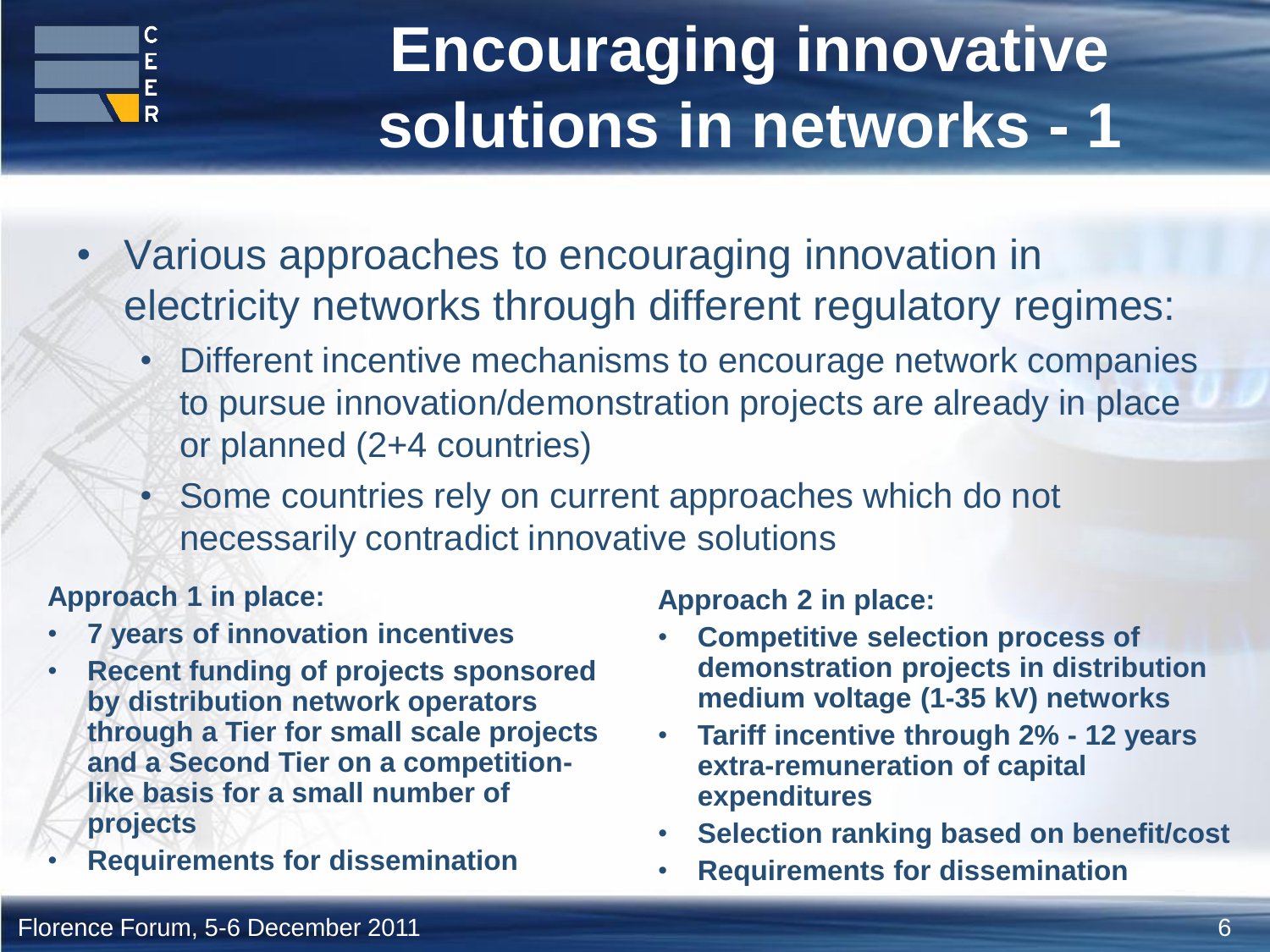

# **Encouraging innovative solutions in networks - 2**

- About dissemination of the results and lessons learned from the demonstration projects:
	- 9 countries with no guarantees in place
	- 7 countries said there are guarantees and generally there are **clear rules to ensure dissemination**
- CEER recommends **ensuring dissemination of the results and lessons learned** from the demonstration projects.